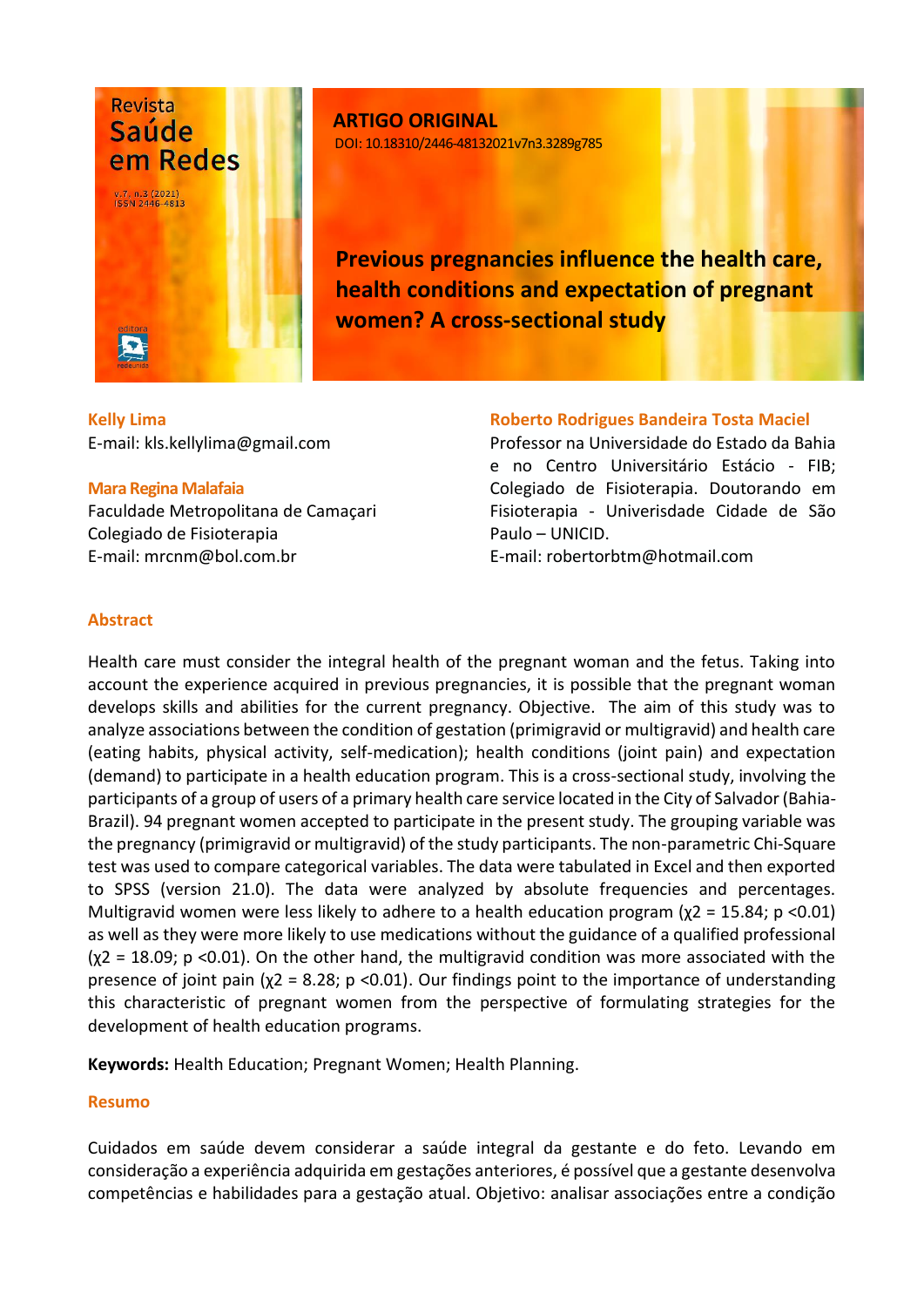de gesta (primigesta ou multigesta) e os cuidados com a saúde (hábitos alimentares, realização de atividade física, automedicação); as condições de saúde (dores articulares) e a expectativa para participar de um programa de educação em saúde. Métodos: Trata-se de um estudo de corte transversal, envolvendo as participantes de um grupo de usuárias de um serviço de atenção primária em saúde localizada na Cidade de Salvador (Bahia- Brasil). 94 gestantes aceitaram participar do presente estudo. A variável de agrupamento foi a Gesta (Primigesta ou Multigesta) das participantes do estudo. O teste não-paramétrico Qui-Quadrado foi utilizado para a comparação das variáveis categóricas. Os dados foram tabulados no Excel e em seguida exportados para o SPSS (versão 21.0). Os dados foram analisados por frequências absolutas e porcentuais. Resultados: As multigestas eram menos propensas a aderir a um programa de educação em saúde (χ2=15.84; p< 0,01) assim como eram mais propensas à utilizar medicamentos sem a orientação de um profissional qualificado (χ2=18.09; p< 0,01). Por outro lado, a condição multigesta apresentava maior associação com a presença de dores articulares (χ2=8.28; p< 0,01). Conclusões: Nossos achados apontam para a importância de compreender esta característica das gestantes na perspectiva da formulação de estratégias para o desenvolvimento de programas de educação em saúde.

**Palavras-chave:** Educação em Saúde; Gestantes; Planejamento em Saúde.

#### **Introdution**

Prenatal care aims to ensure a safe pregnancy, with the least possible complications <sup>1-4</sup> Prenatal care reduces the occurrence of maternal and neonatal morbidities and mortality<sup>5-9</sup>. Health care must consider the integral health of the pregnant woman and the fetus. Thus, several health-related skills and abilities are important for pregnant women<sup>10-13</sup>.

The practice of regular physical activity, the rational use of medicines and the consumption of healthy foods, are examples of good practices to be taught and stimulated to pregnant women with the objective of protecting their health; the prevention of injuries; harm reduction and health maintenance<sup>14-18</sup>.

However, it is noteworthy that during pregnancy many physiological and anatomical changes occur and it is common for the pregnant woman to start using new drugs<sup>19-21</sup> or even to increase the presence of pain in different parts of the body<sup>22-24</sup>.

Taking into account the experience acquired in previous pregnancies, it is possible that the pregnant woman develops skills and abilities for the current pregnancy. In addition, age can play a particularly important role for pregnant women, with pregnant teenagers having different needs than other pregnant women with regard to prenatal care. Remains a controversial issue, whether the determining factor for the health conditions of the pregnant woman and for the good development of the fetus is the age of the pregnant woman or the experience in previous pregnancies. In this perspective, we formulate the hypothesis that previous experiences would be decisive for the health conditions and the need for health information for pregnant women. Making this understanding more clear, can assist in the planning and execution of health education actions that are in fact effective and have good acceptability, considering, in fact, the need of the pregnant woman.

Considering the above, this study aims to analyze associations between the condition of pregnancy (primigravid or multigravid) and health care (eating habits, physical activity, self-medication); health conditions (joint pain) and expectation (demand) to participate in a health education program, a future development of the present study.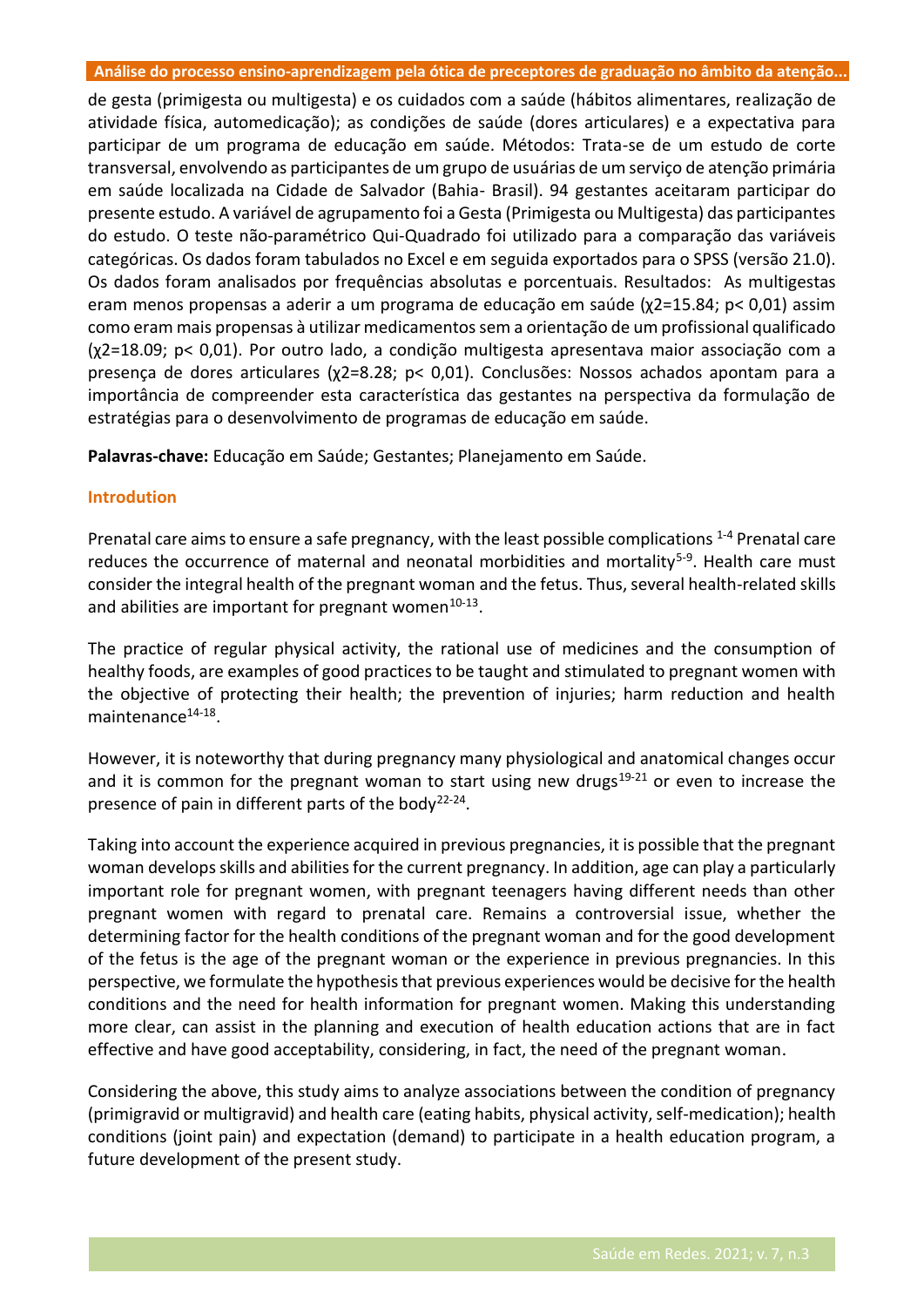# **Análise do processo ensino-aprendizagem pela ótica de preceptores de graduação no âmbito da atenção... Methodology**

This is a cross-sectional study, involving the participants of a group of users of a primary health care service located in the City of Salvador (Bahia-Brazil). All 174 pregnant women registered at the health establishment were contacted and invited to participate in the study, however, 80 pregnant women did not participate in the study because they did not respond to the contacts made (phone calls and text messages) or did not show up on the days proposed for the application of the questionnaires. Thus 94 pregnant women, after being informed about the objectives of the study, agreed to participate in the interview, signed the free informed term of consent (FITC). Data collection was carried out through interviews with pregnant women in February 2020. The project was approved by the Research Ethics Committee of the Centro Universitário Estácio FIB (process number 3.816.054).

Social and economic data (age, marital status, color and number of children) were collected. Next, we applied a questionnaire that contained: The Nordic Questionnaire, an instrument that allows, through the image of the human body divided into several segments, to identify the regions in which the respondent feels pain and discomfort<sup>25</sup>. The level of physical activity was determined using the International Physical Activity Questionnaire - IPAQ, an instrument with good test-retest reliability for pregnant women<sup>26</sup>. Thus, pregnant women were initially stratified into four groups: a) Very active; b) Active; c) Irregularly active and d) sedentary. In possession of this information, we chose to form only 2 new categories: The participants a) very active and b) active were again categorized in the group: 1) active and the participants c) Irregularly active and d) sedentary were recategorized for the group: 2) sedentary.

Eating habits are determined by asking a question: What is your weekly frequency of fruits and vegetables? With two response options a) daily consumption or b) do not consume daily<sup>27</sup>. Respondents who reported consuming daily were categorized as consumers and respondents who reported not consuming daily, as non-consumers.

The practice of self-medication was defined as the practice of taking medications without the advice and / or monitoring of a qualified health professional. For this study, we asked the participants to make a reminder equivalent to their gestational period.

The demand for health education was determined through a question: "Would you like to participate in an educational process and exchange experiences with other pregnant women and health professionals? Respondents initially answered 1) yes or 2) no. Those who declared that they wished to participate, could expose their motivations and expectations for health education meetings.

The grouping variable was the pregnancy (primigravid or multigravid) of the study participants. The non-parametric Chi-Square test was used to compare categorical variables: Presence of joint pain (s); Perception of the level of physical activity (low or high); Self-medication practice; Eating habits (daily use or not of fruits and vegetables) and Desire for Health Education actions). The data were tabulated in Excel and then exported to SPSS (version 21.0). The data were analyzed by absolute frequencies and percentages.

## **Results**

94 pregnant women were evaluated The sociodemographic profile shows that 63 (67%) participants were brown, 23 (24.5%), black and 08 (8.5%), white. 61 (65%) had previous pregnancy or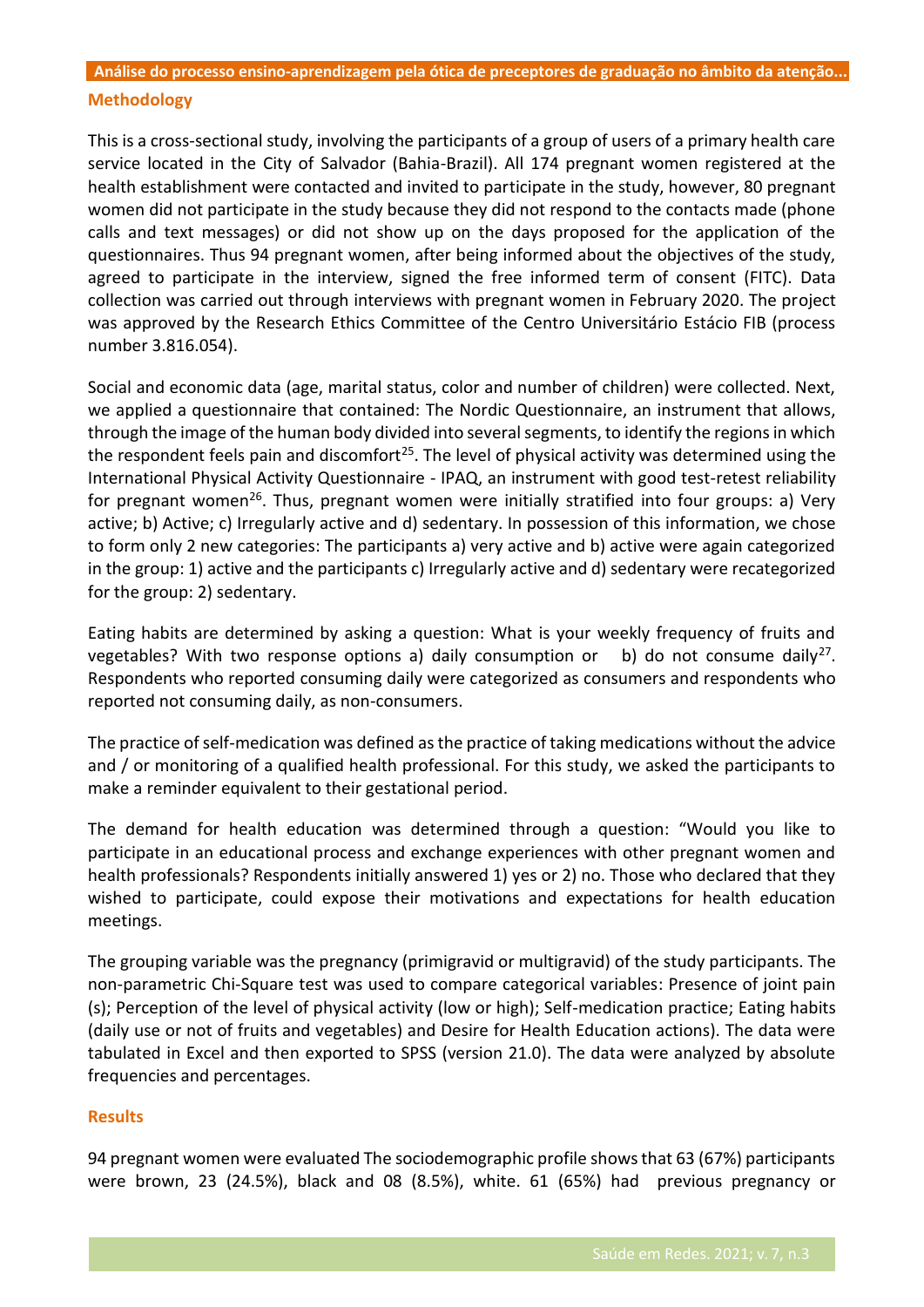**Análise do processo ensino-aprendizagem pela ótica de preceptores de graduação no âmbito da atenção...** 

pregnancies. Age varied between 19 and 39 years.83 participants (88%) declared to be married or to have a stable union. Sociodemographic variables are shown in table 1.

The relationship between pregnancy and the presence of joint pain (s); perception of the level of physical activity (low or high); self-medication practice; eating habits (daily use or not of fruits and vegetables) and desire for Health Education actions) is shown in tables 2-6. Among our findings, we observed an association between gestation (Multigravid / Primigravid) and 1) the presence of joint pain (OR = 3.59; 95% CI = 1.47-8.72); 2) The practice of self-medication (OR = 0.14; 95% CI = 0.05- 0.36); and

3) the demand for health education (OR =  $0.15$ ; 95% CI =  $0.06$ -0.41). There was no statistically significant difference for the association between pregnancy and the variables food and physical activity. The chi square test is shown in table 2-6.

## **Discussion**

Our study aimed to identify the association between pregnancy of the participants and the adoption of habits and health care. Our main objective was to seek subsidies for the structuring of a future health education intervention. Our understanding was that if we understood the particularities of our group of pregnant women, accompanied in a primary health care unit, we could structure a health education program that would meet the motivations and demands for health education of our participants. This understanding is supported by several authors<sup>28-31</sup>. In fact, our results demonstrate that multigravid women were less likely to adhere to a health education program (χ2 = 15.84; p <0.01) as well as they were more likely to use medications without the guidance of a qualified professional ( $\chi$ 2 = 18.09; p <0.01). On the other hand, the multigravid condition was more associated with the presence of joint pain ( $\chi$ 2 = 8.28; p <0.01). We noticed, however, that the multigravid women had an average age higher than the primigravid women, which may explain this difference related to the presence of pain<sup>32</sup>. Another variable associated with pain is the gestational period, data found in a study that shows that pain is more frequent during the second trimester of pregnancy<sup>33</sup>. Other variables also associated with pain in pregnant women are sleep patterns, mobility and sexual activities of women<sup>34</sup>. However, considering the objective of our study, which was to provide subsidies for the structuring of a health education program, we did not take into account the age difference between the study participants.

Our study has some limitations. When calculating the estimates, we do not take into account any confounding factors such as age, marital status, social-economic level or education. In addition, our sample represents pregnant women from an open health primary care service, which provides free care to low-income women in a city in a country with a medium level of development. It is expected that, in other social realities, these associations may not be as evident as those found in this study. A country's set of laws can also lead to conflicting results when trying to reproduce these findings. Even in countries with medium or high level of economic development, it is possible to obtain several medicines, even in supermarkets, without the need for a qualified professional's prescription or even without the guidance of the pharmaceutical professional, which makes self-medication a recurring practice in some countries<sup>35-37</sup>.

Health interventions or psychosocial support groups for pregnant women are often targeted at age groups, such as groups of adolescents. Despite the particularities and idiosyncrasies of age, one of the findings that we consider most important in this study was the understanding that the experience of participants in previous pregnancies will determine care in the current pregnancy and, in our understanding, this aspect is more important than consider the age of the participants when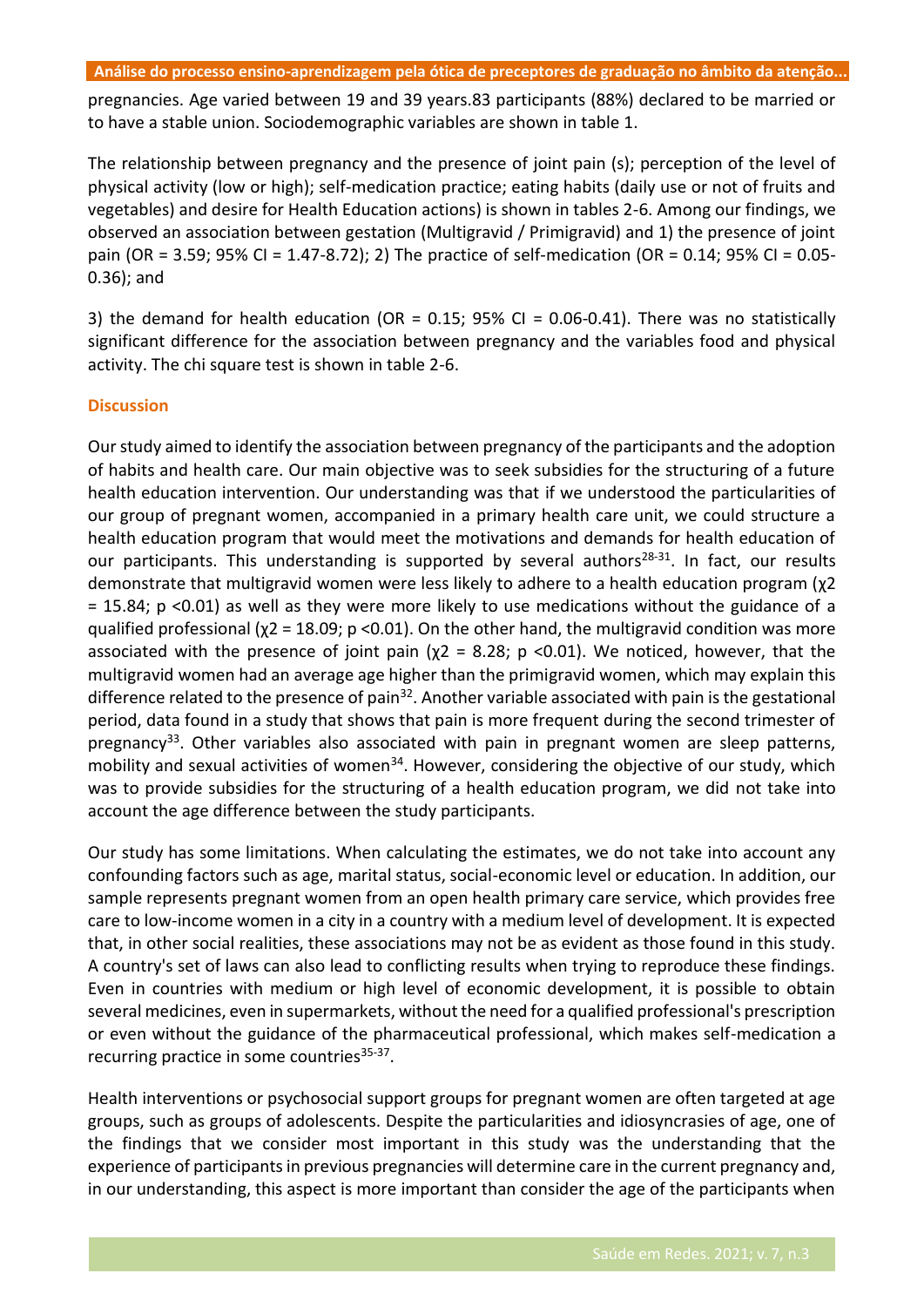formulating health education strategies. So, instead of creating groups of teenagers and groups of older women, we can set up a health education program, groups of multigravid women and groups of primigravid women.

In addition, our findings motivated us to seek motivational strategies to incorporate participants who declared they had no interest in participating in our future health education program, with an emphasis on the group of multigravid women. For the participants who declared they were not interested in participating in the health education program, we made a second contact asking if we could send cards via smartphones for at least a week, with provocative questions related to gestational health. If the participants found the educational material interesting, we could continue the action. For this group, we thought about identifying health issues that still have a low level of evidence or lack of scientific evidence. Our understanding is that the aspects to be addressed in a health education program must start from the current knowledge of the participants and we must progressively increase the level of complexity so that, in fact, there is the development of competencies and skills for health promotion. After this second invitation, only 7 (7.4%) study participants still declared they had no interest in participating in the intervention.

#### **Final considerations**

The aim of this study was to evaluate the possible differences in health conditions, behaviors that affect health and demands for health information. Our main interest was to look for elements that would allow the structuring of a Health Education program aimed at pregnant women, which would prove to be effective and attractive to the participants. In general, we realized that there is an association between pregnancy and study variables with an important emphasis on the concern of primigravid women in seeking professional guidance on the use of medicines and the desire to participate in a health education program. The investigation of associations between the variables analyzed was an important mechanism for the formulation of strategies for the development of a health education program and the search for appropriate strategies to approach potential participants who were not at first likely to participate in a program health education.

#### **References**

<sup>1.</sup>Barr WB, Aslam S, Levin M. Evaluation of a group prenatal care-based curriculum in a family medicine residency. Fam Med. 2011;43(10):712.

<sup>2.</sup>Earnshaw VA, et al. Exploring Group Composition among Young, Urban Women of Color in Prenatal Care: Implications for Satisfaction, Engagement, and Group Attendance. Womens Health Issues. 2016;26(1):110–115. doi: 10.1016/j.whi.2015.09.011.

 $3$ -Parikh LI, et al. Glycemic control, compliance, and satisfaction for diabetic gravidas in Centering<sup>®</sup> group care. J Matern Fetal Neonatal Med. 2017;30:1221–6. doi: 10.1080/14767058.2016.1209650.

4.Heberlein EC, et al. Qualitative Comparison of Women's Perspectives on the Functions and Benefits of Group and Individual Prenatal Care. J Midwifery Women's Health. 2016;61(2):224–234. doi: 10.1111/jmwh.12379.

5.Victora CG, Aquino EM, Leal MC, Monteiro CA, Barros FC, Szwarcwald CL. Maternal and child health in Brazil: progress and challenges. Lancet. 2011;377(9780):1863–1876.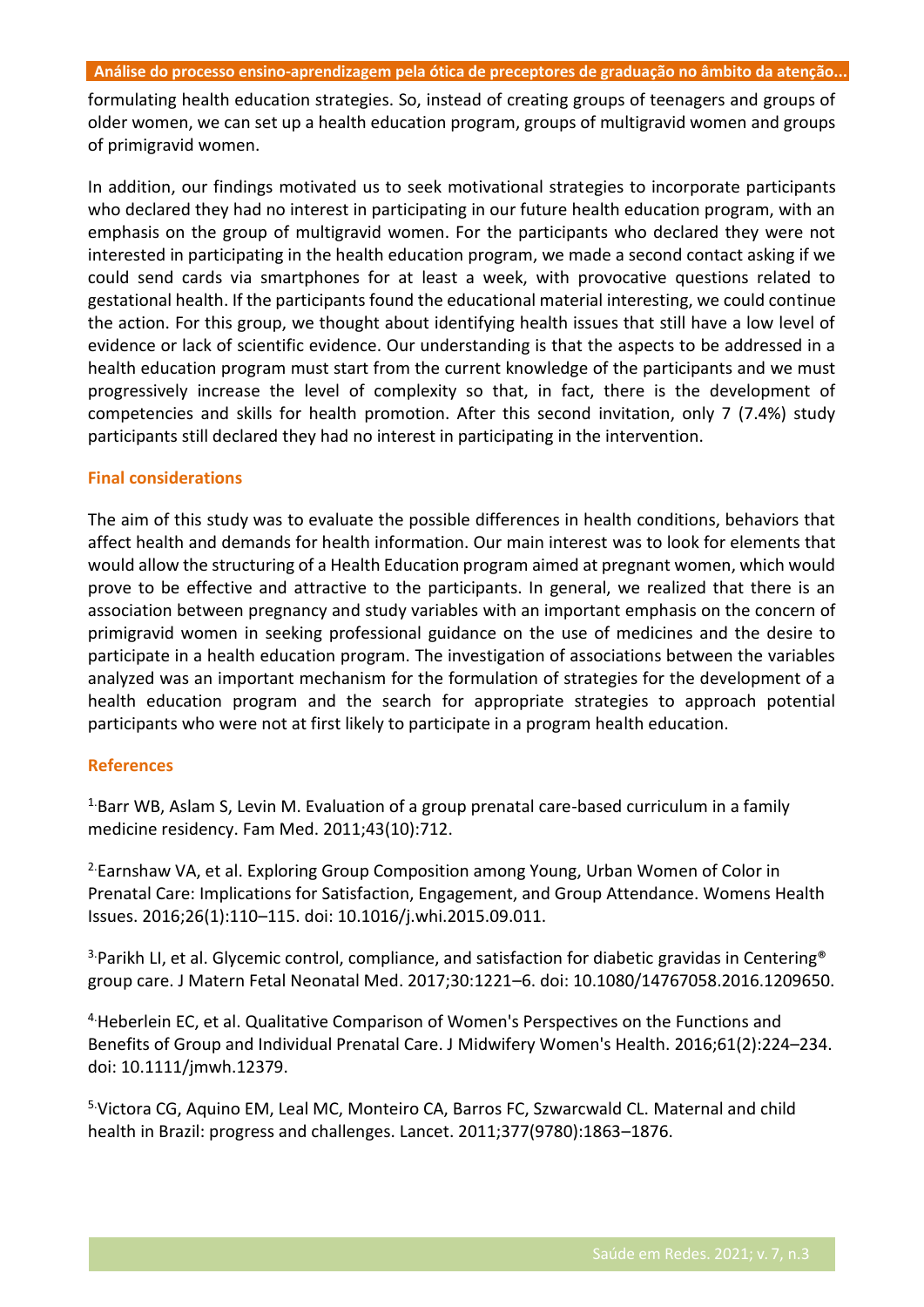6.Leal MD, Bittencourt SD, Torres RM, Niquini RP, Souza PR Jr. Determinants of infant mortality in the Jequitinhonha Valley and in the North and Northeast regions of Brazil. Rev Saude Publica. 2017;51(0):12. Published 2017 Mar 2. doi:10.1590/S1518-8787.2017051006391

7.Meghea CI, You Z, Raffo J, Leach RE, Roman LA. Statewide Medicaid Enhanced Prenatal Care Programs and Infant Mortality. Pediatrics. 2015;136(2):334-342. doi:10.1542/peds.2015-0479

8. Tekelab T, Chojenta C, Smith R, Loxton D. The impact of antenatal care on neonatal mortality in sub-Saharan Africa: A systematic review and meta-analysis. PLoS One. 2019;14(9):e0222566. Published 2019 Sep 13. doi:10.1371/journal.pone.0222566

9. Liu L, Oza S, Hogan D, Perin J, Rudan I, Lawn JE, et al. Global, regional, and national causes of child mortality in 2000–13, with projections to inform post-2015 priorities: an updated systematic analysis. The Lancet. 2015;385(9966):430–40.

<sup>10.</sup>World Health Organization; WHO recommendations on health promotion interventions for maternal and newborn health Geneva: World Health Organization; 2015.

11.Lassi ZS, Haider BA, Bhutta ZA. Community-based intervention packages for reducing maternal morbidity and mortality and improving neonatal outcomes. J Dev Effect. 2012;4(1): 151–187. doi: 10.1080/19439342.2012.655911

<sup>12.</sup> Solnes Miltenburg A, Roggeveen Y, Shields L, van Elteren M, van Roosmalen J, Stekelenburg J, et al. Impact of birth preparedness and complication readiness interventions on birth with a skilled attendant: a systematic review. PLoS ONE. 2015;10(11): p.e0143382 doi: 10.1371/journal.pone.0143382

<sup>13.</sup>Sinha D. Empowering communities to make pregnancy safer: an intervention in rural Andhra Pradesh New Delhi: Population Council; 2008.

<sup>14.</sup> Murray-Davis B, Grenier L, Atkinson SA, et al. Experiences regarding nutrition and exercise among women during early postpartum: a qualitative grounded theory study. BMC Pregnancy Childbirth. 2019;19(1):368. Published 2019 Oct 21. doi:10.1186/s12884-019-2508-z

<sup>15.</sup> Saldanha LG, Dwyer JT, Andrews KW, et al. Is Nutrient Content and Other Label Information for Prescription Prenatal Supplements Different from Nonprescription Products? [published correction appears in J Acad Nutr Diet. 2019 May;119(5):867]. J Acad Nutr Diet. 2017;117(9):1429- 1436. doi:10.1016/j.jand.2017.04.002

<sup>16.</sup>Academy of Nutrition and Dietetics. Position of the Academy of Nutrition and Dietetics: Nutrition and lifestyle for a healthy pregnancy outcome. J Acad Nutr Diet. 2014;114:1099–1103.

<sup>17.</sup>Branum AM, Bailey R, Singer BJ. Dietary supplement use and folate status during pregnancy in the United States. J Nutr. 2013;143:486–492.

<sup>18</sup> McKinley MC, Allen-walker V, McGirr C, Rooney C, Woodside JV. Weight loss after pregnancy: challenges and opportunities. Nutr Res Rev. 2018;31(2):1–14. doi: 10.1017/S0954422418000070.

 $19.4$ beje G, Admasie C, Wasie B. Factors associated with self medication practice among pregnant mothers attending antenatal care at governmental health centers in Bahir Dar city administration, Northwest Ethiopia, a cross sectional study. Pan Afr Med J. 2015;20:276. Published 2015 Mar 20. doi:10.11604/pamj.2015.20.276.4243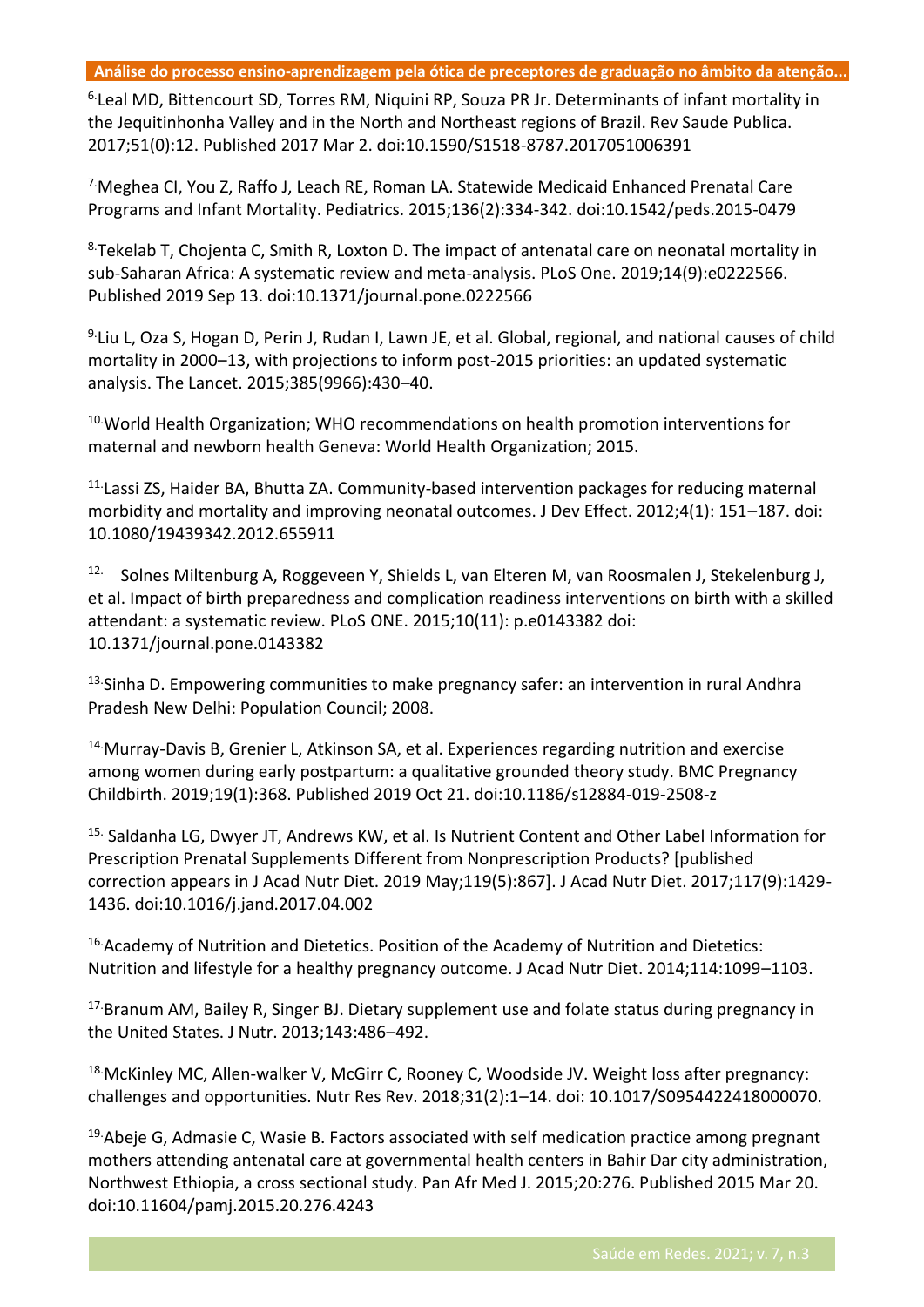<sup>20.</sup>Ebrahimi H, Atashsokhan G, Amanpour F, Hamidzadeh A. Self-medication and its risk factors among women before and during pregnancy. Pan Afr Med J. 2017;27:183. Published 2017 Jul 7. doi:10.11604/pamj.2017.27.183.1003021.

 $21$ Irvine L, Flynn RW, Libby G, Crombie IK, Evans JM. Drugs dispensed in primary care during pregnancy: a record-linkage analysis in Tayside, Scotland. Drug safety. 2010;33(7):593–604.

<sup>22</sup>de Sousa VPS, Cury A, Eufrásio LS, de Sousa SES, Coe CB, de Souza Ramalho Viana E. The influence of gestational trimester, physical activity practice and weight gain on the low back and pelvic pain intensity in low risk pregnant women. J Back Musculoskelet Rehabil. 2019;32(5):671- 676. doi:10.3233/BMR-171006

<sup>23</sup>Mota MJ, Cardoso M, Carvalho A, Marques A, Sa-Couto P, Demain S. Women's experiences of low back pain during pregnancy. J Back Musculoskelet Rehabil. 2015; 28(2): 351–7. -

<sup>24</sup>Ray-Griffith S., Wendel M., Stowe Z., Magann E. Chronic pain during pregnancy: a review of the literature. International Journal of Women's Health. 2018;10:153–164. doi: 10.2147/ijwh.s151845.

<sup>25</sup>Kuorinka I, Jonsson B, Kilbom A, Vinterberg H, Biering-Sorensen F, Andersson G et al. Standardised Nordic questionnaires for the analysis of musculoskeletal symptoms. Appl Ergon 1987;18:233-7.

<sup>26</sup>Sanda B, Vistad I, Haakstad LAH, Berntsen S, Sagedal LR, Lohne-Seiler H, Torstveit MK. Reliability and concurrent validity of the International Physical Activity Questionnaire short form among pregnant women. BMC Sports Sci Med Rehabil. 2017;9:7. doi: 10.1186/s13102-017-0070-4.

<sup>27</sup>Coordenação Geral da Política de Alimentação e Nutrição, Departamento de Atenção Básica, Secretaria de Assistência à Saúde, Ministério da Saúde. Guia alimentar para a população brasileira: promovendo a alimentação saudável. Brasília: Ministério da Saúde; 2006.

<sup>28</sup>Maciel RRBT, Chiavegato LD, Marin LS, et al. Development of an e-health education program at the workplace using formative research - Technologies for improving quality of life. Eval Program Plann. 2019;73:129-137. doi:10.1016/j.evalprogplan.2018.12.009

<sup>29</sup>Rojas Reyes J, Rivera Álvarez LN, Morera Pomarede MJ. Pedagogic Aspects in Nursing Education: Integrative Review. Invest Educ Enferm. 2018;36(3):10.17533/udea.iee.v36n3e03. doi:10.17533/udea.iee.v36n3e03

<sup>30</sup>Heimann C, Prado C, de Moraes RR, et al. A construção do conhecimento da enfermagem baseada no método construtivista [Acquiring nursing knowledge through the constructivist method]. Rev Esc Enferm USP. 2013;47(4):997-1000. doi:10.1590/S0080-623420130000400032

<sup>31</sup> Hashim MJ, Mustafa H, Al Abdouli AO, et al. Health education materials for Arab patients: content and design preferences. Med Princ Pract. 2013;22(4):411-414. doi:10.1159/000346276

<sup>32</sup>Meucci RD, Fassa AG, Faria NM. Prevalence of chronic low back pain: systematic review. Rev Saude Publica. 2015;49:1. doi:10.1590/S0034-8910.2015049005874

<sup>33</sup>Carvalho MECC, Lima LC, de Lira Terceiro CA, et al. Low back pain during pregnancy. Rev Bras Anestesiol. 2017;67(3):266-270. doi:10.1016/j.bjan.2016.03.002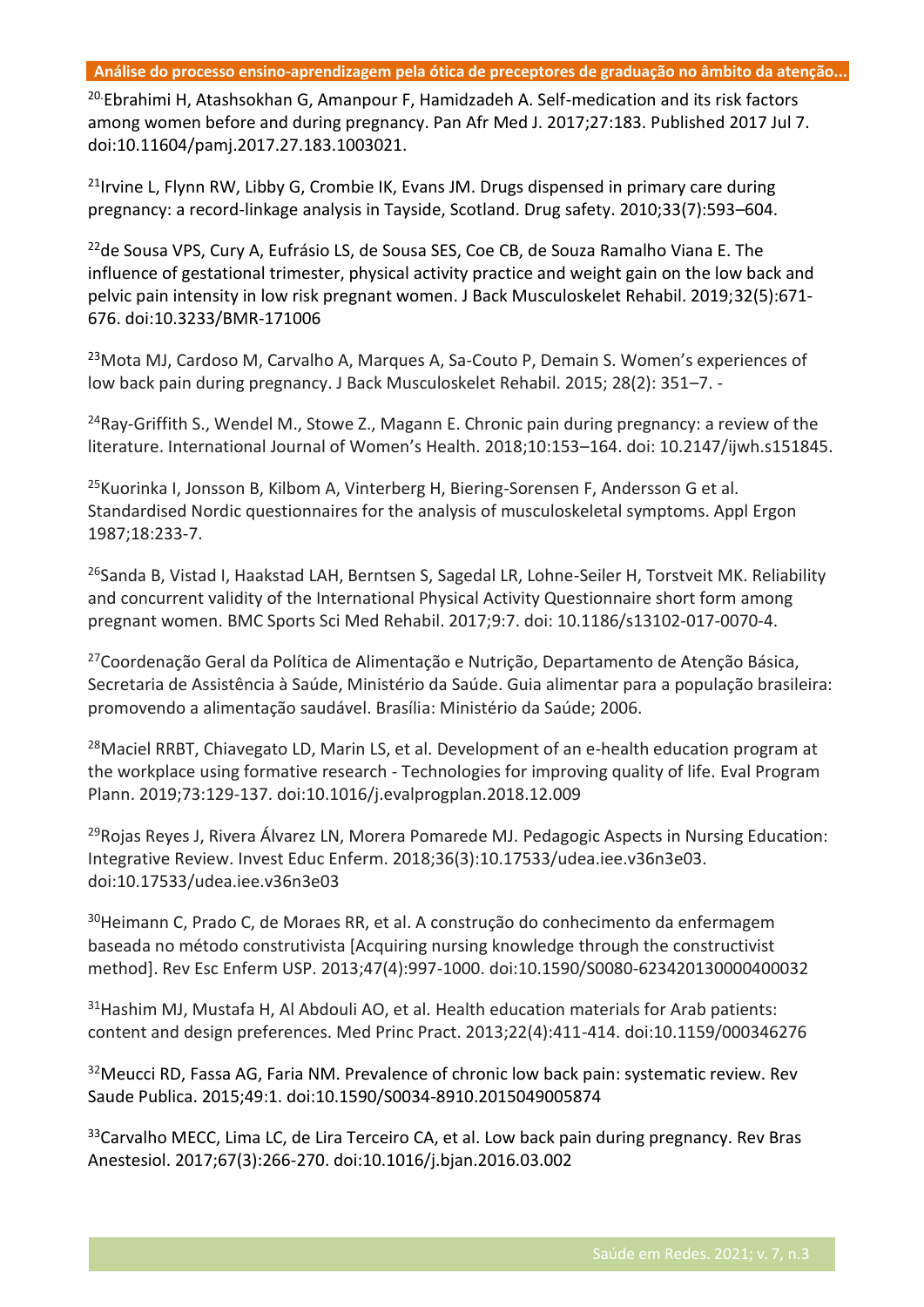34Manyozo SD, Nesto T, Bonongwe P, Muula AS. Low back pain during pregnancy: Prevalence, risk factors and association with daily activities among pregnant women in urban Blantyre, Malawi. Malawi Med J. 2019;31(1):71-76. doi:10.4314/mmj.v31i1.12

<sup>35</sup>Vitor RS, Lopes CP, Menezes HS, Kerkhoff CE. Pattern of drug consumption without medical prescription in the city of Porto Alegre, RS. Cien Saude Colet. 2008;13 Suppl:737-743. doi:10.1590/s1413-81232008000700024

36Rojas-Adrianzén C, Pereyra-Elías R, Mayta-Tristán P. Prevalence and factors associated with overthe-counter antimicrobial purchases, Peru 2016. Rev Peru Med Exp Salud Publica. 2018;35(3):400- 408. doi:10.17843/rpmesp.2018.353.3458.

<sup>37</sup>Albatti TH, Alawwad S, Aldueb R, Alhoqail R, Almutairi R. The self medication use among adolescents aged between 13-18 years old; Prevalence and behavior, Riyadh - Kingdom of Saudi Arabia, from 2014-2015. Int J Pediatr Adolesc Med. 2017;4(1):19-25. doi:10.1016/j.ijpam.2016.05.001

<sup>38</sup>Klima CS. Centering pregnancy: a model for pregnant adolescents. J Midwifery Womens Health. 2003;48(3):220-225. doi:10.1016/s1526-9523(03)00062-x

<sup>39</sup>Hufft AG. Supporting psychosocial adaptation for the pregnant adolescent in corrections. MCN Am J Matern Child Nurs. 2004;29(2):122-127. doi:10.1097/00005721-200403000-00012

# **Apêndice**

| Characteristics               | Participants |
|-------------------------------|--------------|
|                               | (n=94)       |
| Age (years), mean (SD)        | 24.9(0.5)    |
| Education (%)                 |              |
| Elementary degree             | 48 (51.1)    |
| High school                   | 28 (29.8)    |
| University                    | 04 (4.3)     |
| ΝR                            | 07(7.4)      |
| Race (%)                      |              |
| White                         | 08(8.5)      |
| <b>Black</b>                  | 23 (24.5)    |
| Multiracial                   | 63 (67.0)    |
| Indegenious                   |              |
| <b>NR</b>                     |              |
| Marital status (%)            |              |
| Married/Lives with partner    | 73 (77.7)    |
| Single                        | 21 (22.3)    |
| <b>Gestational Period (%)</b> |              |
| I Trimester of pregnancy      | 20 (21.3)    |
| II Trimester of pregnancy     | 29 (30.9)    |
| III Trimester of pregnancy    | 45 (47.9)    |

# **Table 1.** Demographic and Clinical Characteristics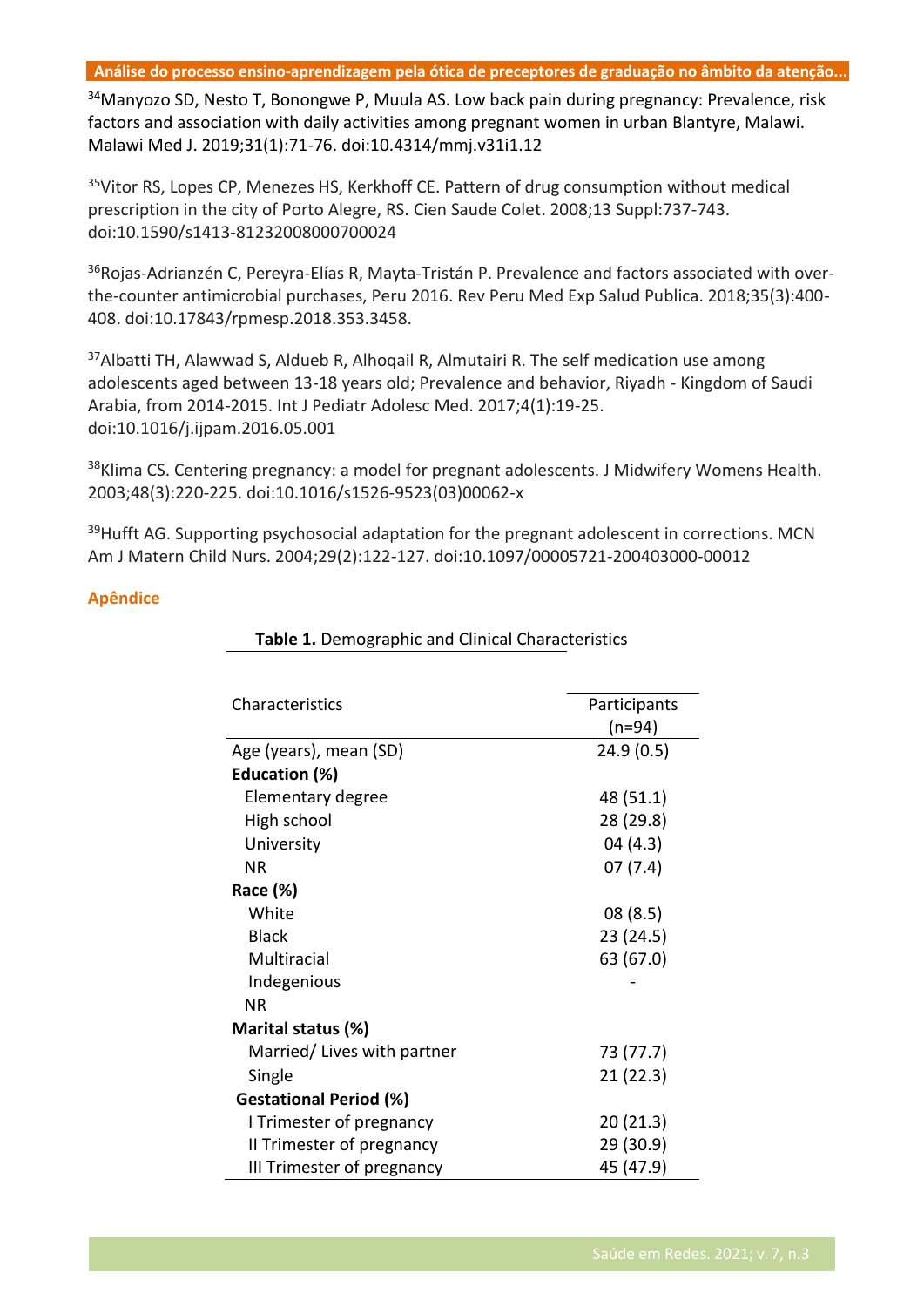**Table 2.** Association between Variables Measured (Joint Pain and condition of gestation)

|                       | n (%)     | <b>Joint Pain</b> |      |      |
|-----------------------|-----------|-------------------|------|------|
|                       | Yes<br>No |                   | χ2   | р    |
|                       |           |                   |      |      |
| Multigravid 41 (67.2) |           | 20<br>(32.8)      | 8.28 | .004 |
| Primigravid 12 (36.4) |           | 21<br>(63.6)      |      |      |
|                       |           |                   |      |      |

**Table 3.** Association between Variables Measured (Physical Activity and condition of gestation)

|                       | <b>Physical activity</b><br>n (%) |              |      |     |
|-----------------------|-----------------------------------|--------------|------|-----|
|                       | Yes                               | No           | χ2   |     |
|                       |                                   |              |      |     |
| Multigravid 18 (29.5) |                                   | 43<br>(70.5) | 7.07 | .01 |
| Primigravid           | 19 (57.6)                         | 14<br>(42.4) |      |     |
|                       |                                   |              |      |     |

**Table 4.** Association between Variables Measured (Self Medication and condition of gestation)

|                                                | Self-medicationn<br>(%) |                              |       |      |  |
|------------------------------------------------|-------------------------|------------------------------|-------|------|--|
|                                                | <b>No</b>               | Yes                          | χ2    |      |  |
| Multigravid 15 (24.6)<br>Primigravid 23 (69.7) |                         | 46<br>(75.4)<br>10<br>(30.3) | 18.09 | .001 |  |

**Table 5.** Association between Variables Measured ( Feed and condition of gestation)